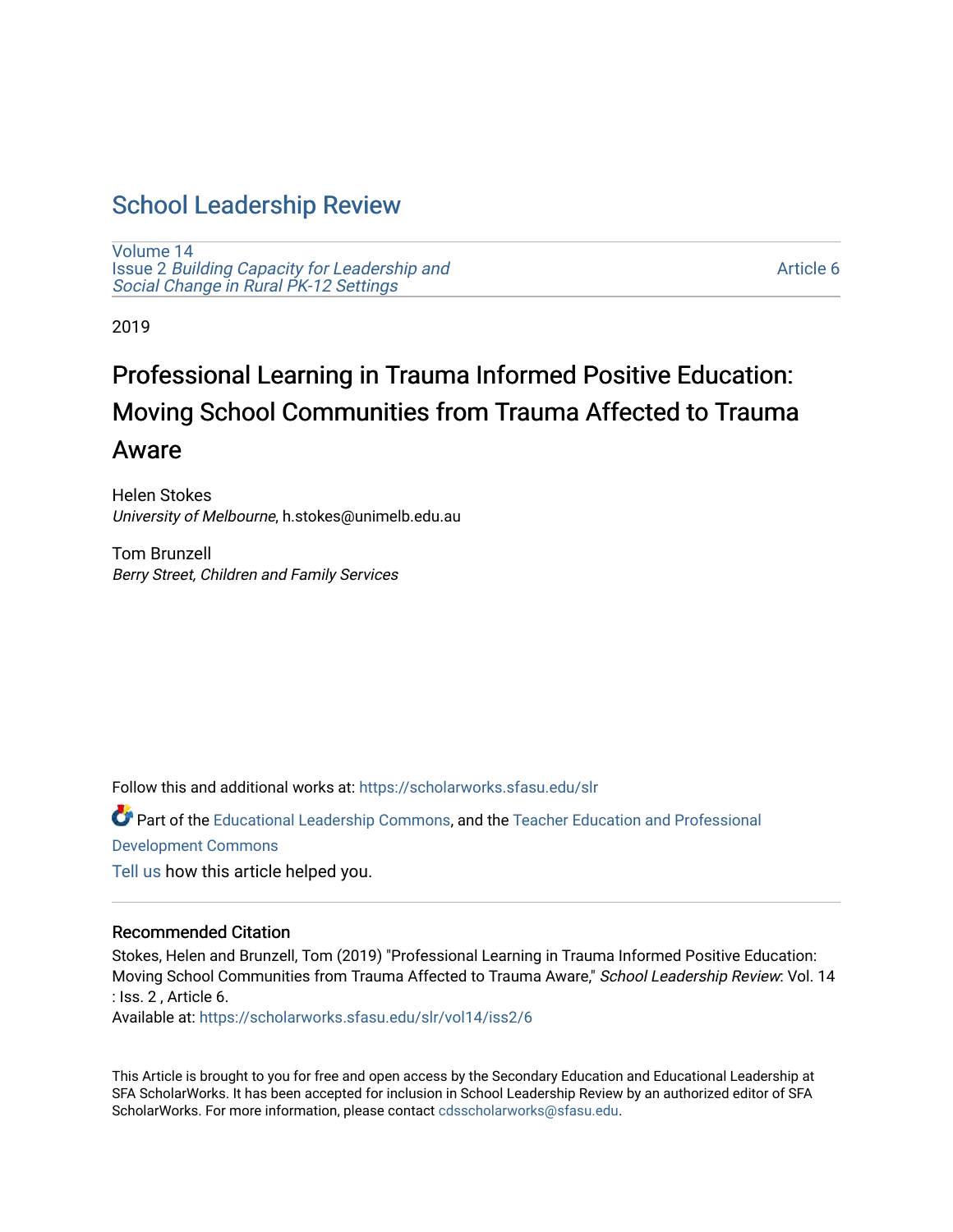### **Introduction**

Students living in rural communities must contend with many factors including lower educational outcomes, lower high school graduation rates, and lower achievement scores (Sullivan, 2018; Sullivan, McConney, & Perry, 2018). Further, the frequency of childhood trauma from abuse and/or neglect within rural communities is alarmingly high. Inclusive of childhood trauma, adverse childhood experiences (ACEs) include when a child's family members experience substance abuse, family instability, violence, incarceration and other detrimental impacts to wellbeing and health. In a recent study investigating the rates of ACEs with a large sample located in rural communities  $(N = 800)$ , 62% reported at least one ACE and 15% reported four or more ACEs (Iniguez & Stankowski, 2016).

This article provides insight into the experiences of a rural primary school which undertook a systematic process of professional learning in traumainformed education over the course of one-school year. Drawing on empirical data from this study, we argue that when disadvantaged schools within rural communities are reframed as *trauma-affected* schools, new pathways toward whole-school intervention can help schools meet the complex unmet needs of their students. Once school leaders acknowledge ACEs and childhood trauma as contributing factors to intergenerational community disadvantage, they can then embark on a journey towards becoming *trauma-aware*. In this study the leaders were able to redefine their school as trauma-aware and therefore drive school pedagogy, procedures and policies based on the knowledge of childhood trauma's impacts on neurodevelopment, learning, and life-outcomes (Ko, 2008; Howard, 2019).

#### **Trauma-Informed Positive Education (TIPE) in the classroom**

Teachers often interpret resistant student behaviour (i.e., behaviour often labelled distracting, attention-seeking, resistant, oppositional, bullying behaviour, etc.) as a 'choice' the student is making to assert themselves in the classroom. However, trauma-aware perspectives prompt teachers to reflect on the underlying causes of behaviour and the attempts the student is making to meet their own needs. Often, classroom behaviour *is* meeting a need for the student, but the behaviour is a maladaptive and a compensatory response to classroom adversity.

Trauma can be helpfully defined as an overwhelming feeling that the world is no longer good nor safe (Brunzell, Stokes & Waters, 2019). In the aftermath of ACEs, left unmanaged and uncared for, trauma negatively impacts child development (Australian Childhood Foundation, 2010), language, memory and cognitive capacity (Downey, 2007), and the child's ability to make and sustain strong attached relationships within the classroom (Wolpow et al., 2009). Within trauma-aware teacher practice, the classroom is often positioned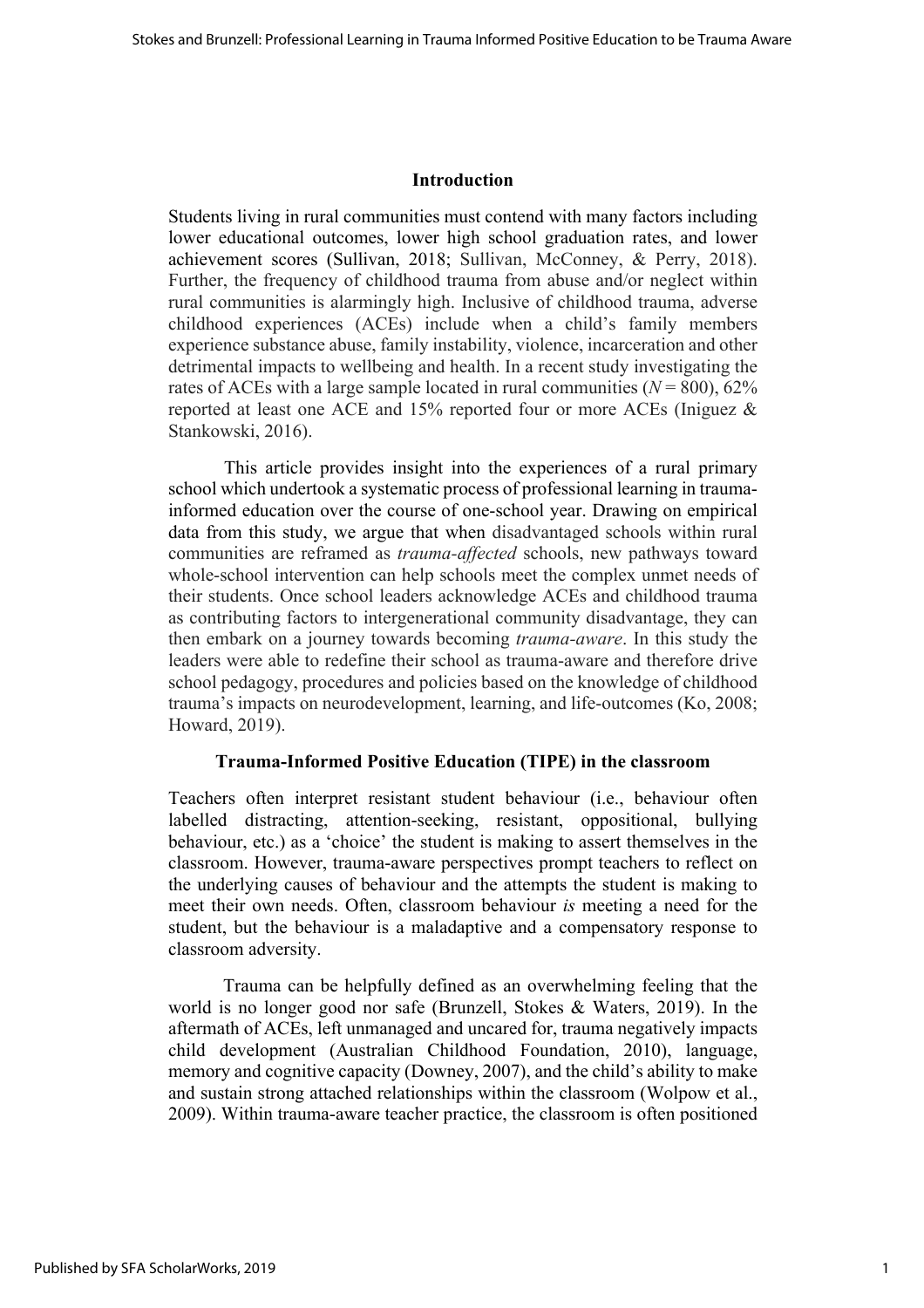as the most stable, predictable and frequented daily environment in a young person's life; and therefore, has the potential to be a healing environment for the student (Cole et al., 2005; Downey, 2007). On this journey, trauma-aware teachers can begin to see themselves on the front-line for childhood trauma work wherein their classroom based-relationships with students can be a key component as a stable, predictable influence on a student's growth and development (Brunzell, Waters & Stokes 2015).

Based upon a systematic literature review of trauma-aware practice models and of the student wellbeing literature, a new evidence-informed model arose to meet dual-concerns within the classroom for *healing* and *growth*: trauma-informed positive education (TIPE) (Brunzell, Stokes, & Waters, 2016).

TIPE was conceived as a pedagogical practice model for teachers to learn as a whole-school approach to supporting trauma-affected students and is predicated on three domains: (domain 1) increasing self-regulatory abilities, (domain 2) increasing relational capacities, and (domain 3) increasing psychological resources for student wellbeing. These three domains are conceived as developmental aims to strengthen teacher practice with the knowledge of underlying causes of student resistance and other concerning classroom behaviours.

Existing models of trauma aware education typically take a two-tiered approach to learning. Such approaches first aim to repair the student (e.g., addressing a lack of self-regulatory skills and relational abilities), and then adjust learning strategies to the developmental capacities that the student faces (Brunzell, et al, 2015). In contrast, TIPE takes a three-tiered approach to learning, which is grounded in a strengths-based perspective. Like other models, Tier 1 begins with repairing the student's regulatory abilities. Tier 2 focuses on repairing disrupted attachments. Building upon prior trauma aware models, Tier 3 focuses on increasing the young person's psychological resources, drawing on the young person's strengths to promote post-traumatic growth. By focusing on healing while simultaneously providing pathways towards post-traumatic growth, TIPE expands the possibilities for teaching and learning in the classroom.

TIPE seeks to facilitate student engagement through *bottom-up* integration with *top-down* strategies. Bottom-up integration suggests that students require multiple-opportunities during the day to align and connect their body's internal capacities, including regulation of the stress response and coregulation through strong attached relationships. Schore and Schore (2008) suggest left uncared for, trauma-affected individuals do not have the ability to effectively learn and employ top-down strategies without these bottom-up priorities. Here, top-down refers to the thinking strategies (i.e., activating a growth mindset, listening for one's internal self-talk, reframing a challenge through one's strengths) that require a well-regulated brain and body to listen,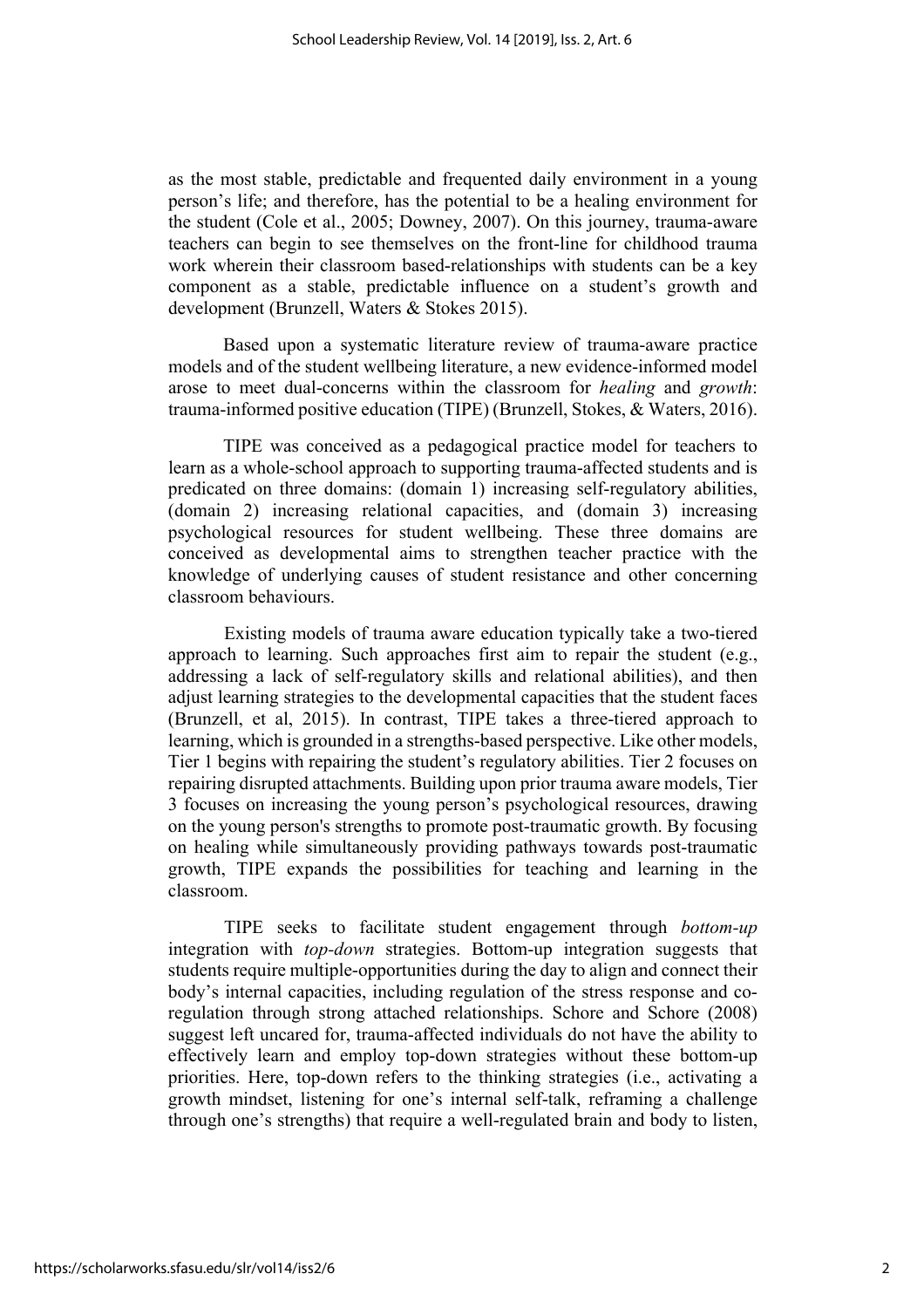learn and apply the strategies in every-day situations. The aim is that by combining bottom-up integration with top-down strategies, teachers can work together to develop effective classroom approaches for the myriad of abilities, capacities and strengths required within their classrooms.

Trauma-aware approaches within schools (including TIPE) have been the subject of robust investigation and implementation (Berger, 2019). Berger identifies a key leadership strategy to implement whole-school trauma-aware practice: when leaders increase collective teacher efficacy through nurturing a professional learning culture. Teacher collective efficacy is defined as a shared belief among staff that their actions can positively influence student outcomes (Donohoo, Hattie & Eells, 2018). Every staff member in the school should have opportunities to understand the impacts of childhood trauma on learning and to apply this learning as whole-school strategies aimed at creating consistent and predictable environments in which students can effectively learn.

#### **The impact of effective professional learning**

For teachers and school leaders in rural areas, accessing effective professional learning is potentially difficult as it often located in larger regional areas or cities (Dinham, Elliott, Rennie & Stokes 2018; Stokes, Holdsworth & Stafford, 1999). Dinham and colleagues (2018) identify professional learning for both leaders and teachers as essential to school improvement and changing school culture. There is considerable debate on the effectiveness of professional learning (Opfer & Pedder, 2011). Robinson, Lloyd and Rowe's (2008) meta-analysis of the impact of leadership on student achievement found that the leadership activity that impacted greatest on student achievement was the involvement of leadership in informal and formal professional learning.

Hattie (2012) defines *effect sizes* as measures of the impact of educational initiatives on academic achievement. He designates 0.4 as the hinge point (i.e. the point at which the initiative is having a greater than average impact on academic achievement as one average year of growth), an effect size of 0.6 as having greater than a year's growth regarding academic achievement, and an effect size of 1.0 as over 2 years of growth.

When leadership positions themselves as lead learners, participating in professional development activities with their staff group, this has an effect size of .84 compared to other leadership activities of between .27 and .42. The involvement of leadership in professional learning for teachers that addresses improving teacher quality links to Hattie's (2008) findings that teachers and teacher quality are the most important school level influence regarding student learning and achievement.

Further research has led to the identification of qualities of professional learning that assist in changing teacher practice, which in turn increases improvements in student achievement, wellbeing and engagement. These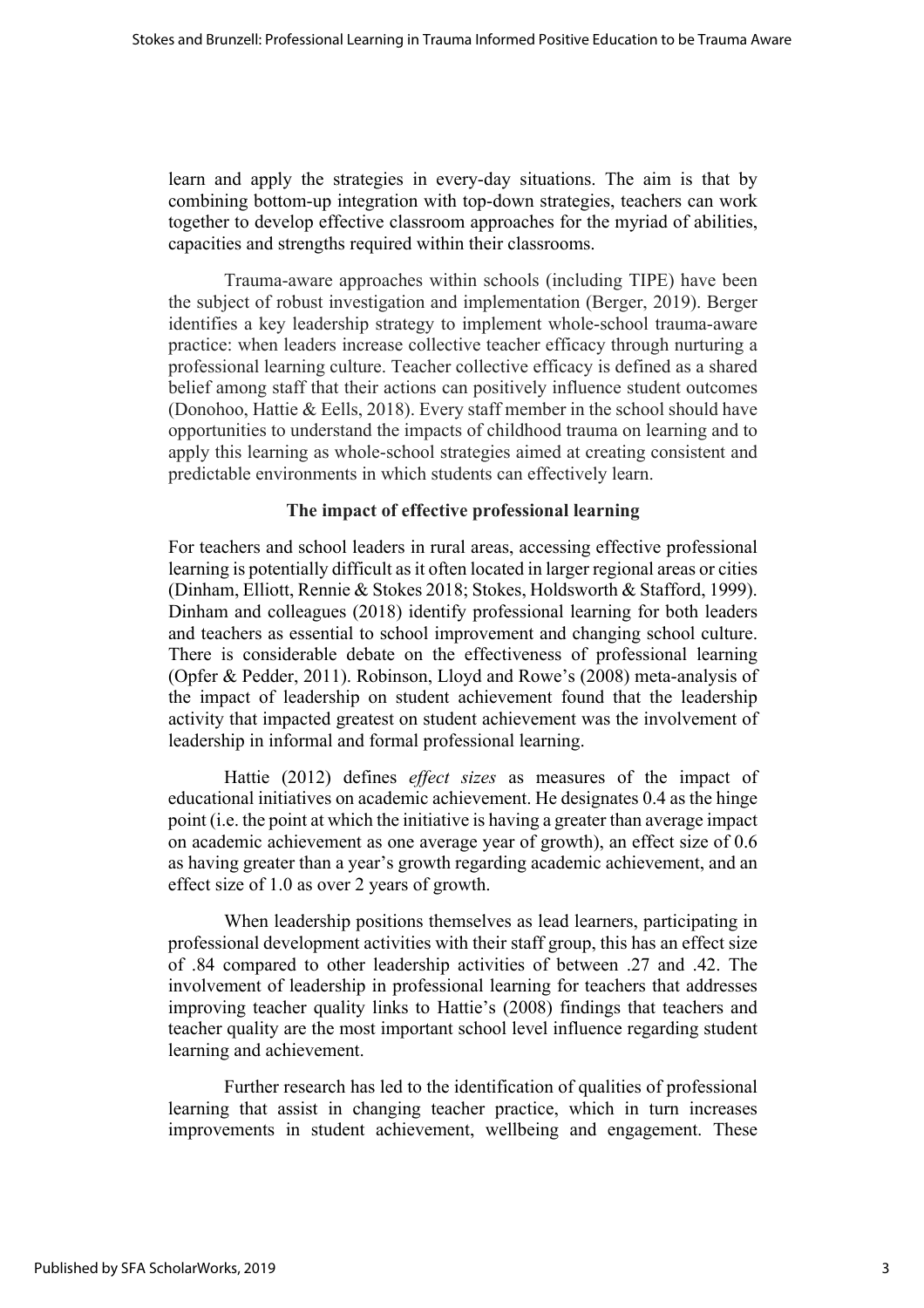qualities include: relating the professional learning to the learning needs of the students, understanding the relationship between teaching and student outcomes, providing usable content that integrates theory and practice, and utilising external expertise and providing opportunities to trial the learning in the classroom (Robinson & Gray, 2019; Timperly & Alton-Lee, 2008).

#### **Method**

The data is drawn from an empirical study of TIPE that was implemented in mainstream schools in Victoria, Australia (Stokes & Turnbull, 2016). This article focusses on the data from the rural school that was part of the larger study to further explore the impact of leadership of professional development in the school and the implementation of TIPE. The data from the rural school is one of only two studies identified through a systemic review of trauma informed approaches in schools worldwide that drew data from rural schools (Berger, 2019). While the other study (Hansel et al, 2010) was located in the USA, Berger (2019) noted the similarity in trauma-informed classroom strategies for both studies.

The larger TIPE study was conducted using a range of both quantitative and qualitative data. The data drawn from the rural school included: Quantitative data including a pre-implementation survey completed by all students in grades five and six on their attitudes to school and a follow up survey one-year later, teacher judgement data for all students in years five and six for reading, writing and numeracy before implementation and after one-year, and student suspension data for the whole school before implementation and after one-year. Qualitative data including pre-implementation interviews with school leadership, teachers and students (grades five and six) and further interviews with leadership, teachers and students (grades five and six) after one-year of implementation.

# **The school context**

The primary school featured in this study is in a rural area that could be described as trauma-affected with high levels of unemployment and socioeconomic disadvantage. This was reflected in the school population. The school principal commented:

*A lot of the kids are from broken homes … 70% to 80% have no positive male role model … we have a number of kids in out-ofhome or foster care … a high number 'at risk'.*

At the time the data was collected, over 50% of the student population were subject to intervention orders from state child protection services. The majority of students were 12 – 18 months behind achievement standards compared to state average on entry to school and were not making up that gap by the time they reached year three.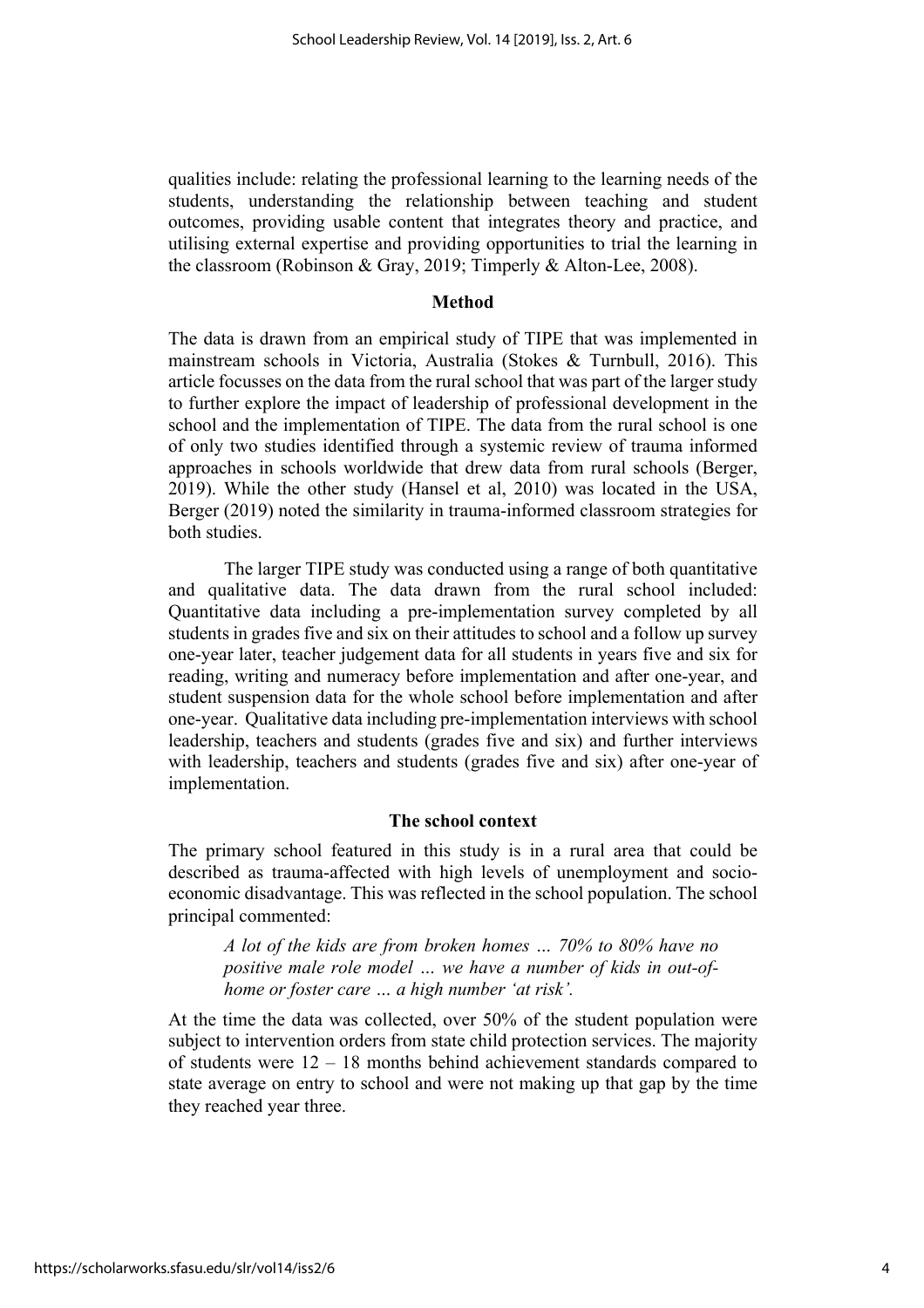One of the school's biggest challenges was the level of socio-economic disadvantage and disfunction among the families that then played out as negative behaviours in school. Teachers pointed to the amount of time taken away from classroom instruction by dealing with incidents happening in the school playground and then being brought back to the classroom*.* As one teacher commented:

*We constantly have to take time to sort the incidents out when we should be teaching the class. They might be relatively settled in class but we're still having to spend 10-15 minutes after lunch just dealing with lunch-time issues …* 

School leadership underlined the connection between 'incidents' and:

*… all the stuff the kids bring in with them … Most of the issues are related to home and that's out of our control … Kids are often late in … might miss the first half hour then it might take another halfhour to feel in the mood for learning. Some kids might be doing alright in class but if they've had a bad morning it takes them a while to engage … The academic stuff tends to come second because the kid's welfare is the priority. If they're not happy, they won't learn … Lots of the kids are well below standard … and most don't move very high. We can't control the home background – it's more challenging than behaviours.* 

There had been a concerted effort to change school culture over time. There was agreement amongst the school community that: mainstream teaching approaches and pedagogies were failing to meet the needs of significant numbers of students; student populations were confronting diverse and complex challenges; and teachers were confronting significant professional and personal challenges in dealing with the diversity of student need (Stokes & Turnbull 2016).

# **Findings and Discussion**

The professional development for teachers, TIPE, was designed and presented using the key qualities that define effective professional learning. While Robinson and Gray (2019) identify relating the professional learning to the learning needs of students, the TIPE professional learning extended this to work with both the learning *and wellbeing needs* of students. The teachers began to understand what it meant to be trauma-aware in a school where the students were trauma-affected. The TIPE model was presented to staff through a sequence of professional development training sessions sequenced over a 12 month time frame. This training was supported by a suite of curriculum materials. They were specifically geared to the needs of the setting and aimed to increase teacher capacity to work with challenging students. As one teacher commented: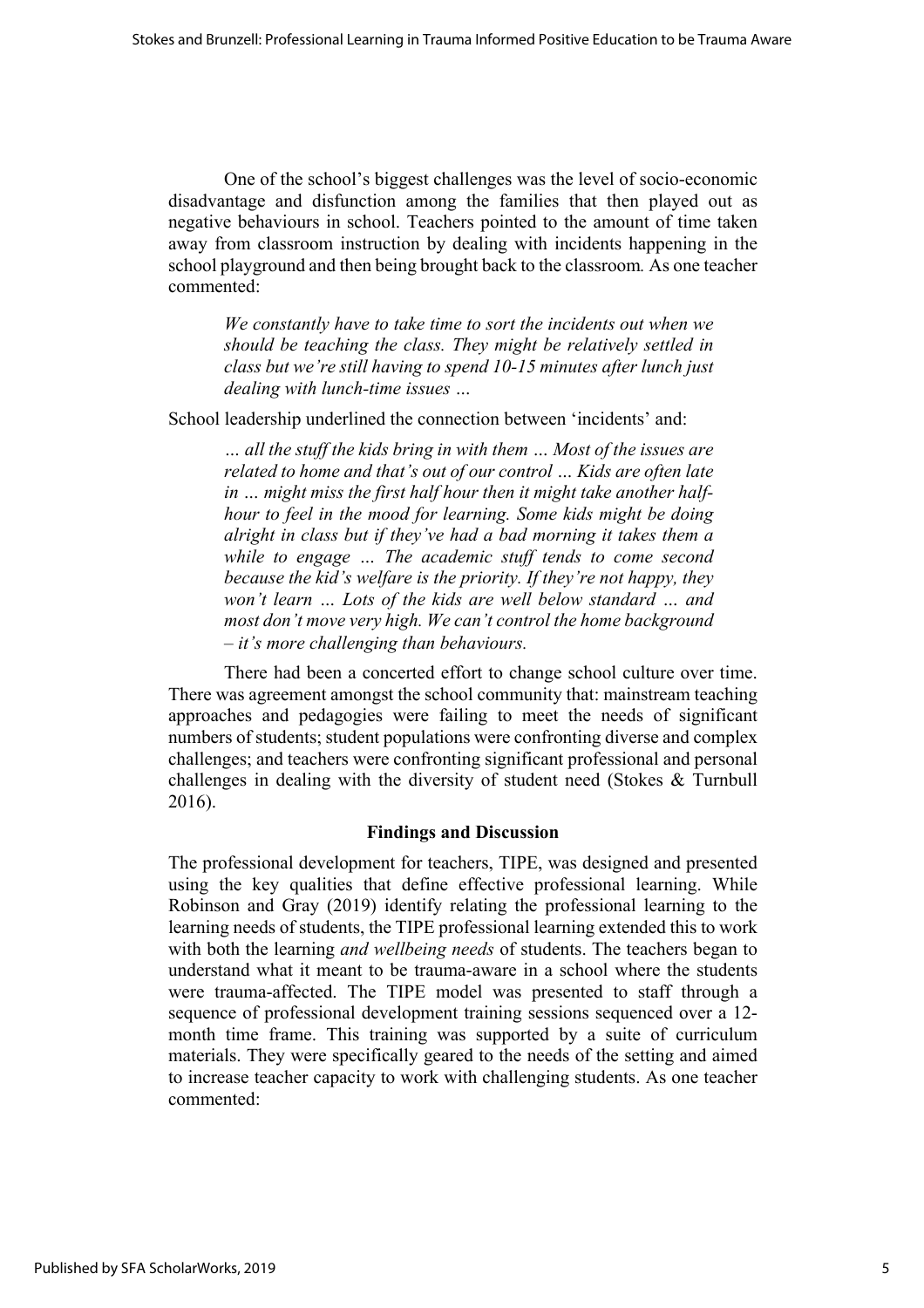*What stands out is that stuff we've learned we can implement straight away. The strategies and brain breaks are short, sharp and specific … but they're relevant to all the kids. The training reminds you … make sure your kids are ready to learn.* 

The usability in the classroom was emphasised with another teacher commenting:

*All this stuff can be used by ourselves. It's really important that we're modelling it, using the strategies when we're having a difficult moment.*

In addition to being able to trial strategies in the classroom, the leadership group continued to develop a professional learning culture among the staff in between the training sessions delivered by the TIPE trainers. The strategies were shared and reinforced at weekly staff meetings where the teachers modelled and shared activities they were finding successful. Examples of activities included mindfulness-focused activities such as deep breathing and visualising a colour to represent emotion as settling devices before the reading lesson or after lunch. Another aspect of the development of a professional learning culture was the involvement of the leadership team in the professional learning. One of the teachers commented that this reinforced teamwork at the school and perceived there being no barriers between the teachers, education support staff, wellbeing staff and the principal. The principal in turn commented that the professional learning was:

*{a}imed at the teachers in a way they could understand … I loved every minute of it. Our professional development had previously looked a lot at teaching and learning. Now was the time to look at behaviour … getting the kids into a position where they could learn.* 

Meeting another of the key criteria for professional learning, that of integrating theory and practice (Robinson & Gray 2019), the principal commented that the professional learning in TIPE delivered:

*[t]he theory and strategies to support our existing philosophy. We knew we needed to be supporting the 'whole child', academically and emotionally, to keep them engaged … the [TIPE] model has given us the reasons for what we have been doing.*

Many key strategies (both bottom-up and top-down) that teachers learned through the professional development were then customised by the teachers to deliver first as ways to enable the children to be ready for learning and then through the curriculum to enhance student achievement. The following provides a sequence of activities that the teachers delivered to their students in year five.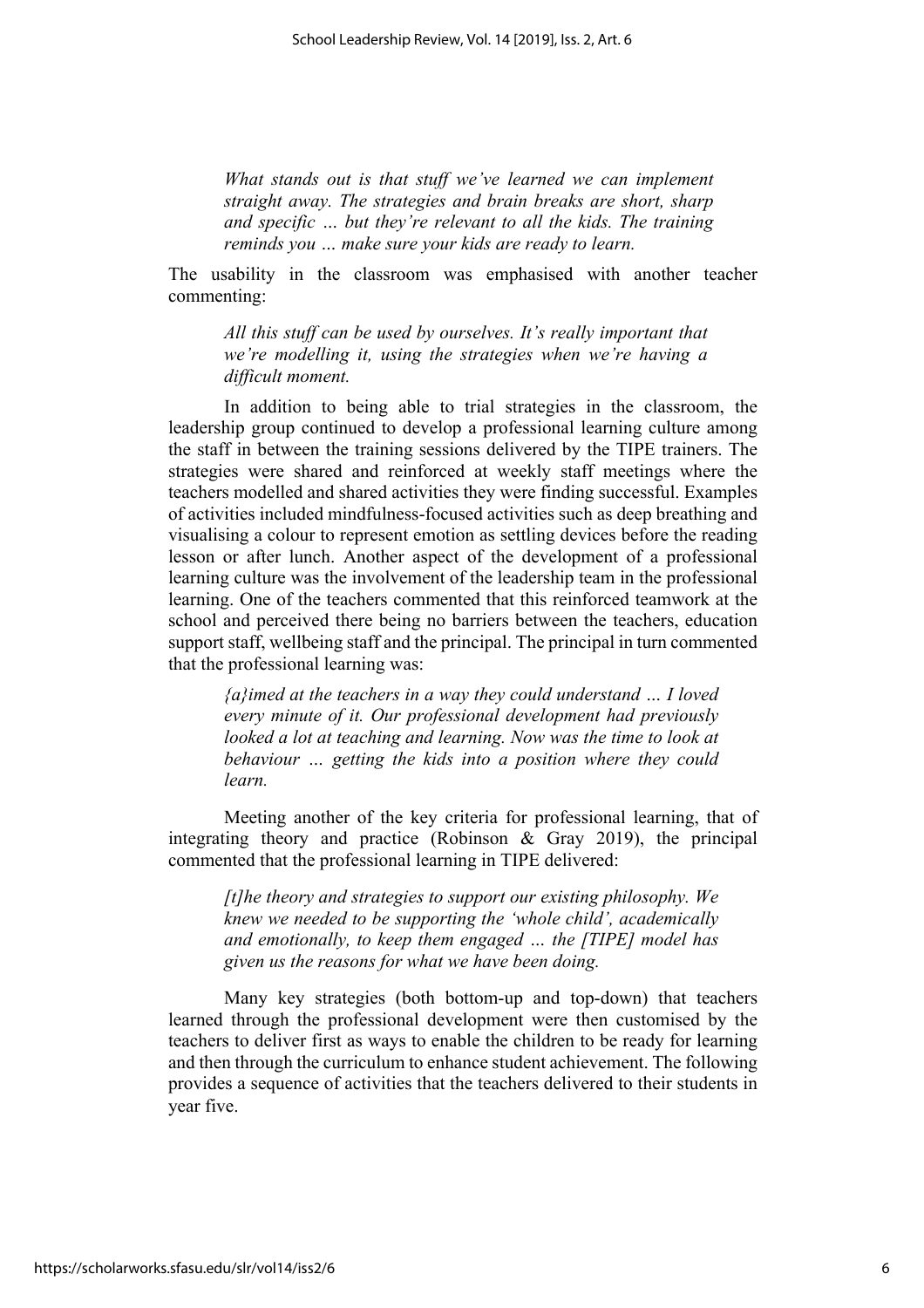First came a focus on self-regulation (Tier 1 of the model). As mentioned before, many of the students came in from lunch time unsettled from incidents that happened in the playground. The teachers became more aware of these behaviours and spent time deliberately transitioning the children through daily routines so they were ready to learn prior to using TIPE strategies within their curriculum delivery.

One of the teachers commented:

*We might get them to do a [mindfulness-related] breathing activity before they come in … Eyes closed, hands on belly, feel your breath, focus on breathing deeply … it stops conversation, calms them down … they're a bit more settled to start work … in the past, I'd just herd them all in … It's a lot to do with me having control … 'keeping the power' in control of the grade.* 

As one of the students who enjoyed the breathing exercises noted:

*I like to learn but people distract me. When we're lining up, I get stressed by everyone screaming, crowding … everyone arguing, yelling, and getting mad about what's just happened in the playground.* 

Once settled, the teacher would then use one of the strategies incorporated within the curriculum they were delivering. In this case the focus was on literacy stamina. In the year 5 class the teachers connected the concept of developing stamina with reading activities they were undertaking in the class.

The 'stamina for reading' activity was conducted over seven weeks. One student described what they did to set reading goals using a focus strategy:

*How it works is - we all start reading at the same time, if one person mucks up during reading or gets distracted – they stop the timer and we go and sit on the floor to refocus ourselves. Our goal is not to get distracted and not to look up from our books.* 

Both the students and the grade teachers reported an improvement in the students' capacity to focus and pay attention to a reading task. They progressed from an initial 36-seconds to 16-minutes (and, ultimately, 20-minutes). The students commented that they were proud of themselves, it made them happy, and it was easier as they practiced the activity over time.

The self-reporting by the students was further confirmed by an effect size analysis of the teacher judgement data for reading. Accordingly, effect sizes were drawn from comparison of teacher judgement data over the time frame of a year (pre- and post-intervention). The year five class who undertook the 'stamina for reading activity' recorded an effect size of 2.09 in reading (average growth is 0.4 per year) The grade 6 students who had participated in other TIPE activities to assist them to be ready to learn but not activities specifically related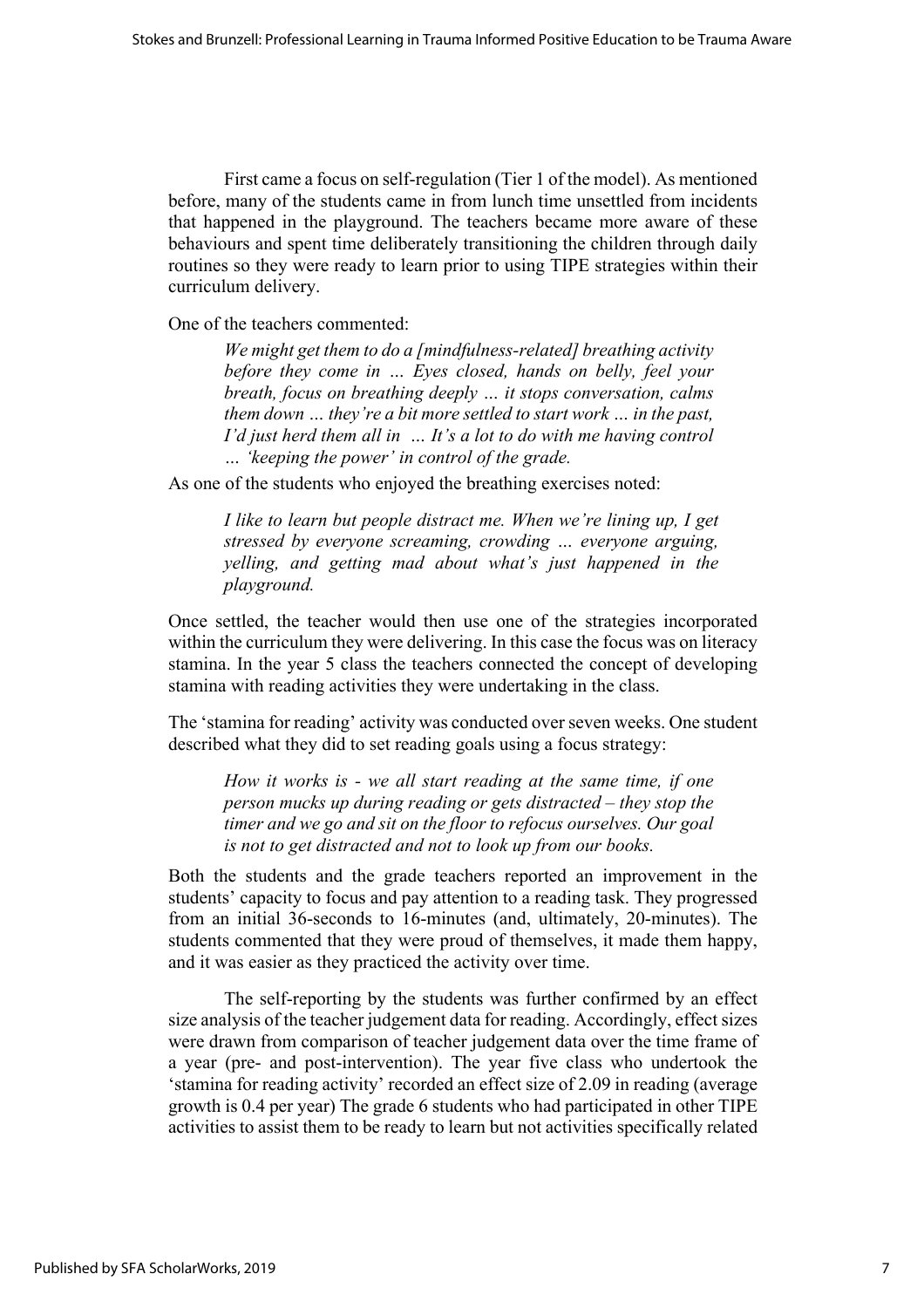to specific reading outcomes recorded an effect size of 1.18 in reading. This is still significant growth in comparison to the average effect size of 0.4.

The analysis of the students' attitudes to school survey data also reflected an increase regarding feeling connected to school and confidence with their learning. This was then backed up by overall school data that showed a decease in suspensions over one-year from 57 students down to seven students. Teachers reported that they understood where their students were coming from and as a result were better able to manage their classroom environments with the strategies provided through the professional learning.

The principal noted that the TIPE model (with its three tiers) was taken up by teachers across the school, that they were using the TIPE strategies and these became ingrained into the way teachers were teaching. This can be illustrated through the sequential tiers (one through to three) that the teachers learned, practiced and modelled throughout the year.

In TIPE Tier 1, Increasing Self-Regulatory Abilities**,** the focus of this domain was to assist teachers to help students manage their own stress-response escalation (see for example van der Kolk, 2003). Trauma can directly impact a student's ability to manage their own stress response when the student is challenged to learn new content, provoked by other students in seemingly inconsequential situations, or when the student is struggling to stay focused on the task at hand. Effective strategies in this domain sought to help the student first understand the effects of stress on their own brain and body and then practice proactive strategies to de-escalate their own stress response and proactively seek support. Other priorities within this domain were to ensure that all staff through a whole-school approach privilege increasing self-regulation by aligning the body's sensory integration through rhythmic routines throughout the school day (i.e., consistent ways of running daily classroom meetings, transition routines between subjects, regular opportunities for rhythmic physical movement).

Following on from this in TIPE Tier 2: Increasing Relational Capacities, the focus of this tier was to assist teachers to help students form and maintain durable classroom-based relationships. Healthy, classroom-based relationships are an indicator of student academic success and wellbeing (Cornelius-White, 2007). Trauma disrupts an individual's ability to form relational attachments that can serve as critical buffers in times of stress. Sadly, in the case of childhood trauma, the adults within the family that were meant to care for and nurture the child were often the sources of relational trauma and/or neglect. From a traumaaware perspective, increasing relational capacities requires teachers to understand that strong, attached relationships are formed through co-regulatory experiences, in which the teachers were often positioned side-by-side, attuned to the student and his/her needs, and was actioned through unconditional positive regard.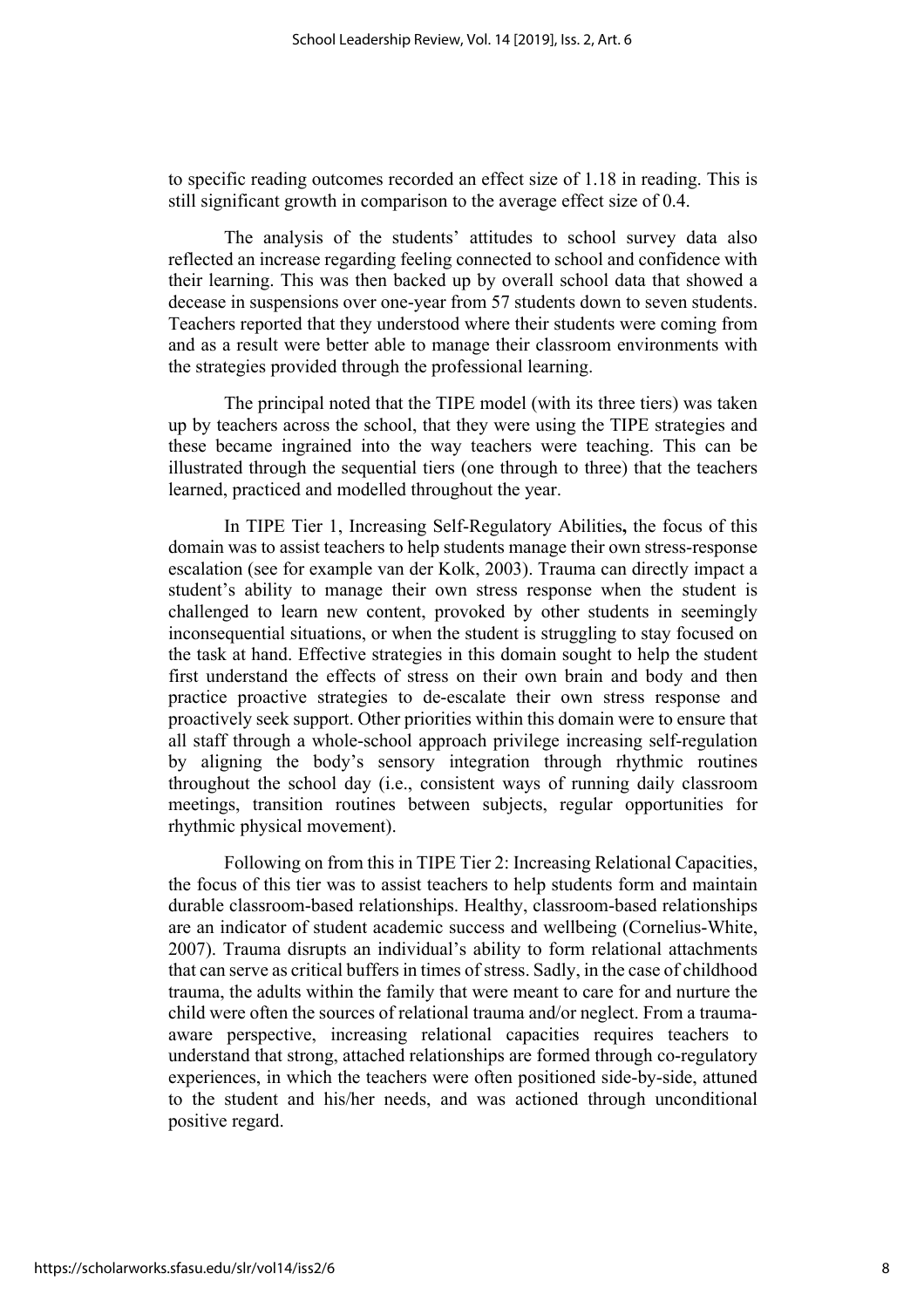In the final sequential TIPE Tier 3, Increasing Psychological Resources for Student Wellbeing, this developmental Tier in TIPE unified the aims of healing and growth in the classroom. The skills and strategies to deliberately build the psychological resources to understand and extend student wellbeing were positioned as the next developmental step following Tiers 1 and 2. Within Tier 3, teachers are prompted to focus on psychological skills such as stamina for learning, resilient self-talk, growth mindset and character strengths (Brunzell et al., 2016).

This sequential structure was modelled by the leadership team through the professional learning. Through this, all staff learned and then practiced this sequence. The staff were shown that for students in a trauma-affected school, it was important to prioritise the student's physical capacities first. As two of the teachers commented:

*The students need to be de-escalated before you can move on to the next stage… it is important to build a self-regulated body before you can think about teaching values and character strengths.* 

*You need one element after another, everything builds on the previous domain … The sequence is very important … you need to go with the sequence … Get the kids internalising and understanding how they are reacting then start building the relationship.* 

There was one other significant outcome from the professional learning for the teachers involved that increased their ability to assist students to be ready to learn. The teachers mentioned that the professional learning enhanced *their own* self-regulatory capacities, their resilience and their stamina. While learning to work with students they also learned the strategies for themselves. As one of the teachers commented:

*As a teacher you get overwhelmed … the strategies work to get adults to de-escalate … they can be very beneficial.* 

While another found:

*I find I'm not yelling as much … I don't like doing that … the other kids don't need to hear a raised voice… I've made a conscious effort to do that … and, in return, I feel less need to do it. Talking things through is a better option.* 

Our data suggests that TIPE can be a dual-pathway towards becoming a trauma-aware school. If the first pathway is to implement effective student strategies, the second emergent pathway is to support leaders and their staff. The future direction of our research is to specifically follow leadership teams to better understand the implications of TIPE on leadership capacity and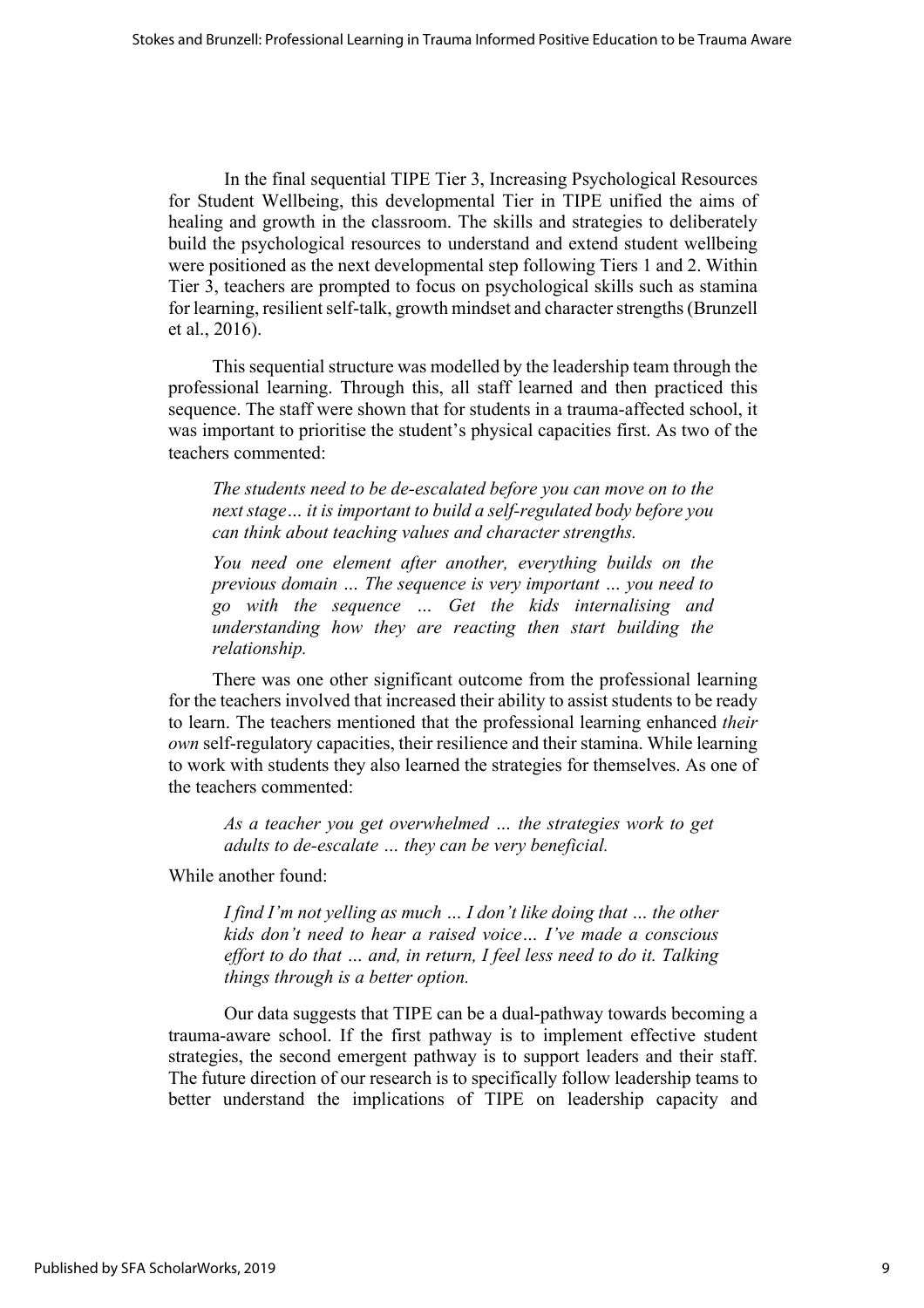leadership wellbeing as leaders strive to meet the needs of their school communities.

#### **Conclusion**

While the scope of the research was limited to one rural school, there were growth outcomes from both student achievement and wellbeing through delivery of professional learning in and subsequent implementation of TIPE. The professional learning was delivered with the key features of effective professional learning to change teacher practice (Robinson & Gray, 2019; Timperly & Alton-Lee, 2008). The school leadership and teachers had to first acknowledge the need for alternative pedagogical approaches to address the needs of students with adverse childhood experiences. The professional learning in TIPE assisted both the school leadership and teachers to understand that they were educating in a trauma-affected school and the need therefore to realign their thinking and practices in regard to this. It required a shift in school culture that moved from one of blaming the students for their backgrounds and behaviours to one of understanding where the students were coming from and then working with them through the sequential stages of the model so that the students experienced both healing and growth. As one teacher commented:

*We had to struggle with behaviours at first … now having had all these strategies, we can sit back and say, well, they weren't so bad after all. The strategies really helped. For most of the year, it's been easy to have a positive mind-set as a teacher.* 

This professional learning in TIPE and subsequent implementation has developed the collective teacher efficacy at this school. The leaders and teachers believed that working together they could make a difference to the academic and wellbeing outcomes for their students, even those students from the most disadvantaged backgrounds.

### **References**

- Australian Childhood Foundation. (2010). *Making SPACE for learning trauma informed practice in schools. Ringwood*, VIC: Author. Retrieved from www.childhood.org.au.
- Berger, E. (2019). Multi-tiered approaches to trauma-informed care in schools: A systematic review. School Mental Health, 1-15. doi.org/10.1007/s12310-019-09326-0
- Brunzell, T., Waters, L., & Stokes, H. (2015). Teaching with strengths in trauma-affected students: A new approach to healing and growth in the classroom. *American Journal of Orthopsychiatry, 85*(1), 3-9.
- Brunzell, T., Stokes, H., & Waters, L. (2016). Trauma-Informed Positive Education: Using positive psychology to strengthen vulnerable students.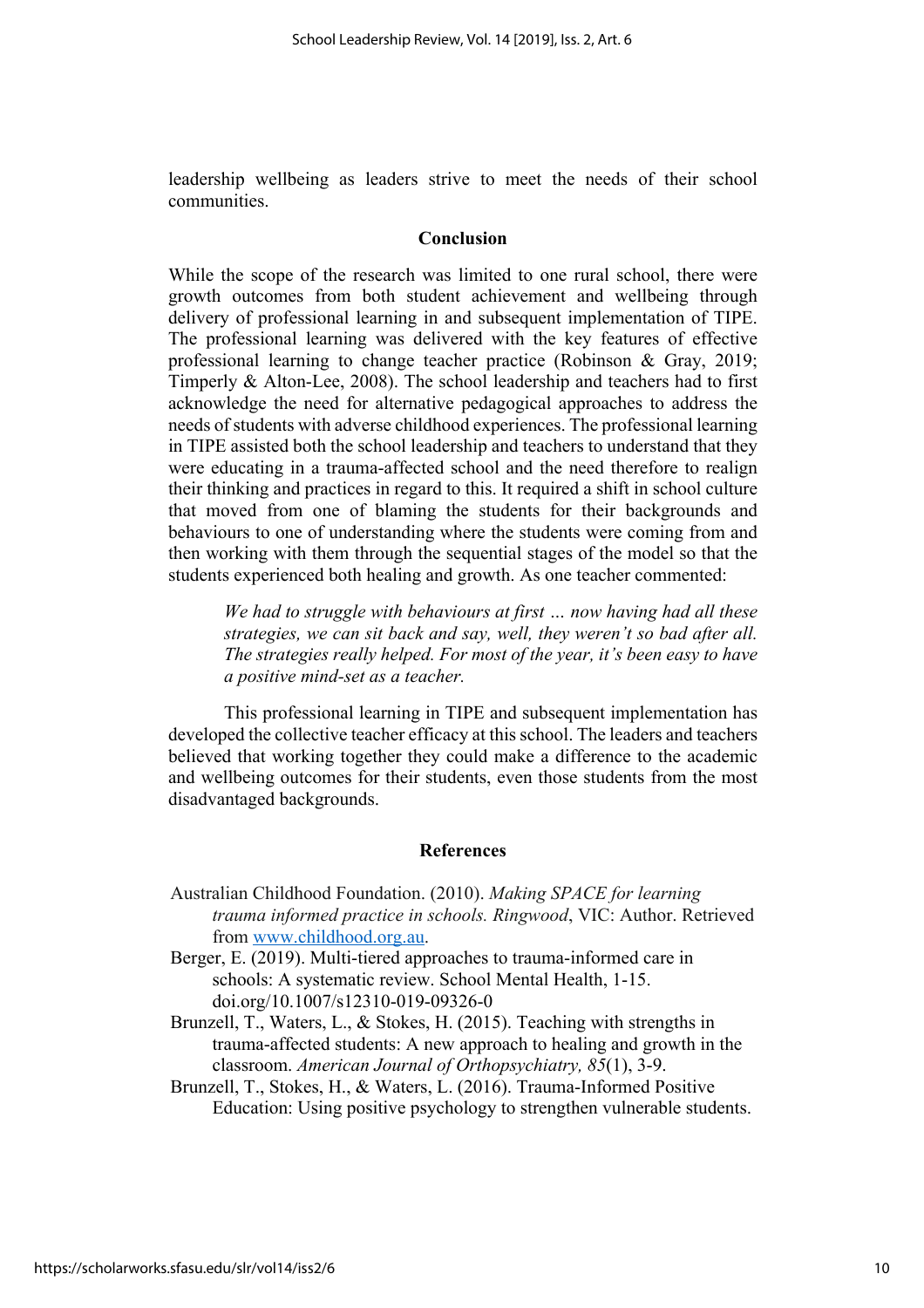*Contemporary School Psychology, 20*, 63-83. DOI: 10.1007/s40688- 015-0070-x

- Brunzell, T., Stokes, H., & Waters, L. (2019). Shifting teacher practice in trauma-affected classrooms: Practice pedagogy strategies within a trauma- informed education model, *School Mental Health*, *11*(3), 600- 614.
- Cole, S., Greenwald, J., Gadd, M. G., Ristuccia, J., Wallace, D. L., & Gregory, M. (2009). *Helping traumatized children learn: supporting school environments for children traumatized by family violence*. Boston: Massachusetts Advocates for Children.
- Cornelius-White, J. (2007). Learner-centered teacher-student relationships are effective: A meta-analysis. *Review of Educational Research, 77*(1), 114- 143.
- Dinham, S., Elliott, K., Rennie, L., & Stokes, H. (2018). *I'm the Principal*. Melbourne Victoria: ACER.
- Donohoo, J., Hattie, J., & Eells, R. (2018). The power of collective efficacy. *Educational Leadership*, *75*(6), 40-44.
- Downey, L. (2007). *Calmer classrooms: A guide to working with traumatised children*. Melbourne: Office of Child Safety Commissioner.
- Eells, R.J. (2011). *Meta-analysis of the relationship between collective teacher efficacy and student achievement. Dissertations.* Paper 133. http://ecommons.luc.edu/luc\_diss/133
- Hansel, T., Osofsky, H., Osofsky, J., Costa, R., Kronenberg, M., & Selby, M. (2010). Attention to process and clinical outcomes of implementing a rural treatment program. *Journal of Traumatic Stress*, *23*(6), 708-715.
- Hattie, J. (2008). *Visible learning: A synthesis of over 800 meta-analyses relating to achievement.* New York: Routledge.
- Hattie, J. (2012). *Visible learning for teachers*, New York, Routledge.
- Howard, J.A. (2019). A Systemic Framework for Trauma-Informed Schooling: Complex but Necessary!, *Journal of Aggression, Maltreatment & Trauma, 28*(5), 545-565. DOI: 10.1080/10926771.2018.1479323
- Iniguez, K. C., & Stankowski, R.V. (2016). Adverse childhood experiences and health in adulthood in a rural population-based sample. *Clinical medicine & research*, *14*(3-4), 126-137.
- Ko, S.J., et al., (2008). Creating trauma-informed systems: Child welfare, education, first responders, health care, juvenile justice. *Professional Psychology, 39*(4), 396-404.
- Opfer, V., & Pedder, D. (2011). Conceptualising teacher professional learning. *Review of Educational Research*, *81*(3), 376-407.
- Robinson, V., Lloyd, C., & Rowe, K. (2008). The impact of leadership on student outcomes: An analysis of the differential effects of leadership types. *Educational Administration Quarterly, 44*(5), 635-674.